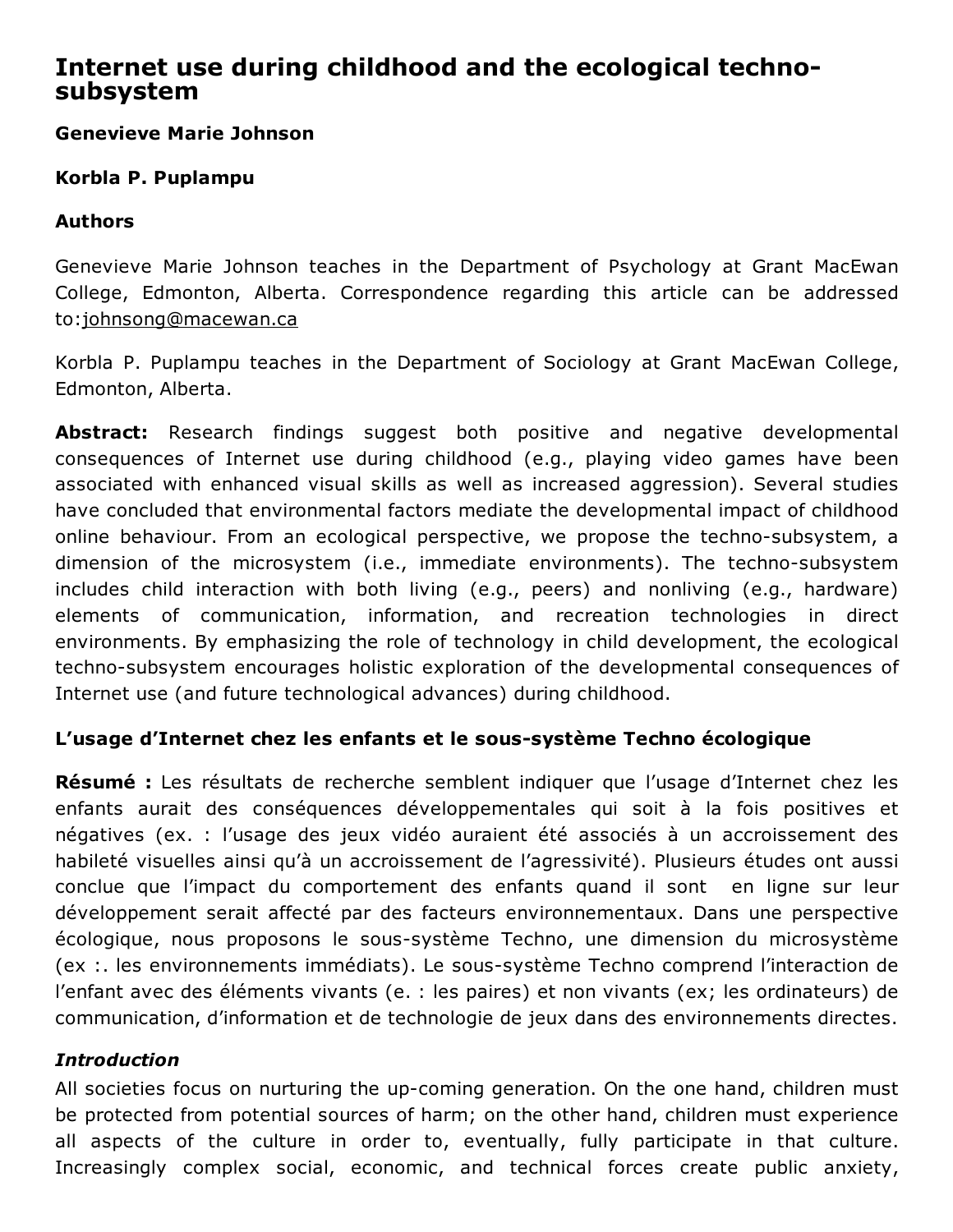particularly in relation to children and youth. For example, in the 19th century, "the telegraph enabled a young woman, against her father's wishes, to maintain a flirtation with a number of men on the wire" (Quigley & Blashki, 2003, p. 311).

Currently, school age children are online an average of 16.7 hours per week—more time than they spend watching television (Abelman, 2007). A national research project, Young Canadians in a Wired World, reported that 94% of school children access the Internet from home (Media Awareness Network, 2006). There is public concern that excessive and unsupervised use of the Internet may harm children, for example, by exposure to sexual predators (Canada Safety Council, 2007). And yet, there is increasing evidence that Internet use actually facilitates certain aspects of development during childhood (Greenfield & Yan, 2006).

# *Internet Use and Child Development*

Internet use during childhood is meaningfully organized in terms of common online activities such as playing games, communicating, and visiting websites (Johnson, 2006). Child development refers to the processes by which children becoming increasingly capable of complex social (e.g., friendship), emotional (e.g., anxiety), and cognitive (e.g., problem solving) behaviour. Jackson et al. (2006) provided low income children with home-based Internet access and continuously recorded time online. "Findings indicated that children who used the Internet more had higher scores on standardized tests of reading achievement and higher grade point averages 6 months, 1 year, and 16 months later than did children who used the Internet less" (p. 429). Alternatively, Sanders, Field, Diego, and Kaplan (2000) surveyed adolescents and correlated behavioural and psychological aspects of adolescent life with response to the item, how many hours per day you spend on the Internet? Reportedly, those who used the Internet the most had the weakest interpersonal connections.

Approximately one-third of the time that children are online, they report playing games (Livingston & Bober, 2005; Media Awareness Network, 2006; Roberts, Foehr, & Rideout, 2004). Van Deventer and White (2002) observed highly proficient 10- and 11-year-old video gamers and noted extremely high levels of self-monitoring, pattern recognition, and visual memory. DeBell and Chapman (2006) concluded that Internet use promotes cognitive development in children, "specifically in the area of visual intelligence, where certain computer activities—particularly games—may enhance the ability to monitor several visual stimuli at once, to read diagrams, recognize icons, and visualize spatial relationships" (p. 3). In a comprehensive review of the literature, Subrahmanyam, Kraut, Greenfield, and Gross (2000) concluded that "children who play computer games can improve their visual intelligence" (p. 128).

While playing online games appears to stimulate aspects of cognitive development, research also establishes a link to distractibility, over-arousal, hostility, and aggression. Based on naturalistic observation in a daycare setting, Bacigalupa (2005) concluded that when children played video games, "their interactions with others were disjointed, rushed,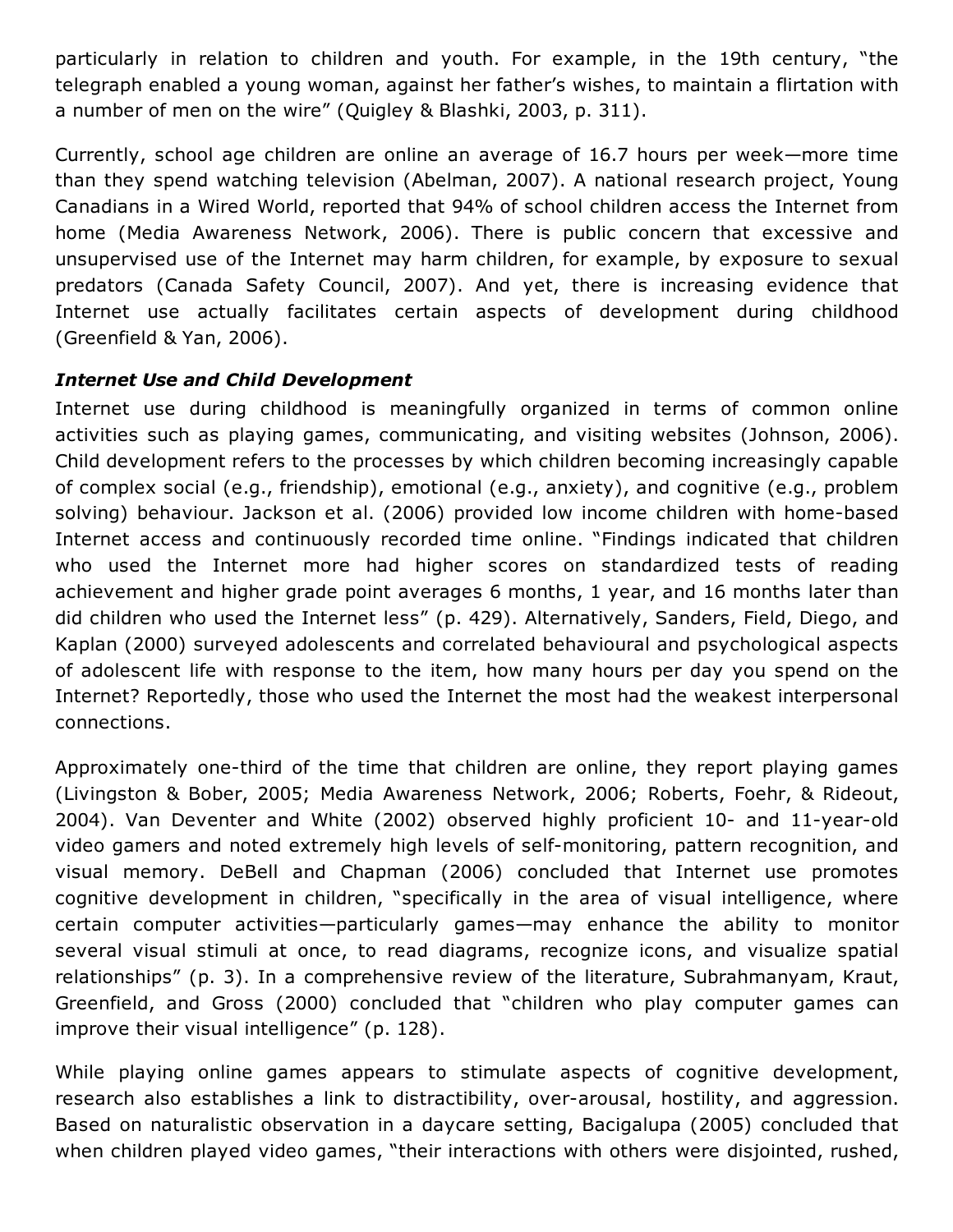and ineffective" (p. 25). Focus group interviews with children revealed the perception of over-arousal and loss of awareness of surroundings during video game playing (Funk, Chan, Brouwer, & Curtiss, 2006). Funk, Buchman, Jenks, and Bechtoldt (2003) compared aggression and empathy in children who played a violent or non-violent video game for 60 minutes. Exposure to the violent video game was associated with desensitization as reflected in lower empathy scores. Anderson, Gentile, and Buckley (2007) concluded that "no matter how many risk and protective factors the child already has, playing violent video games still adds additional risk for future increased aggressive behaviour" (p. 141).

About one-third of the time that children are online, they are using communication tools such as email, chat, and instant message (Livingston & Bober, 2005; Media Awareness Network, 2006; Roberts et al., 2005). Valkenburg and Peters (2007) surveyed children and adolescents and reported that "socially anxious respondents communicated online less than did nonsocially anxious respondents" (p. 267). Coniam and Wong (2004) compared adolescent second language learning with and without real-time text-based practice (i.e., online chat). Qualitative analysis revealed that adolescents, who communicated online, compared to those who did not, used more complex sentences or sentencing involving auxiliaries beyond expected grammar levels. Based on interviews with girls and analysis of chat room archives, Merchant (2001) concluded that female adolescent "use of popular electronic communication is resulting in linguistic innovation within new, virtual social networks in a way that reflects more wide-reaching changes in the communication landscape" (p. 293).

Children report visiting websites approximately one-third of the time that they are online, (Livingston & Bober, 2005; Media Awareness Network, 2006; Roberts et al., 2005). While primary research on the developmental consequences of visiting websites is not readily available, professional opinion suggests cognitive and learning benefits. For example, librarians refer to the Internet as a "lifeline for children" and note that "the Web keeps getting bigger and better for youngsters, with more helpful and enjoyable sites popping up every day" (McDermott, 2000, p. 36). From a cognitive-developmental perspective, websites contain text and images that require interpretation (Johnson, 2006). Visiting websites makes cognitive demands beyond those associated with simply decoding text. Cognitive processes such as planning, search strategies, and evaluation of information are exercised when accessing websites (Tarpley, 2001).

Several studies have concluded that context (i.e., home, school, and community characteristics) mediates the developmental impact of Internet use during childhood. For example, Cho and Cheon (2005) surveyed families and found that parents' perceived control, obtained through shared web activities and family cohesion, reduced children's exposure to negative Internet content. Following detailed interviews and repeated observation of six children (three boys and three girls in sixth grade), Burnett and Wilkinson (2005) concluded that creative problem solving was evident in home-based, but not necessarily school-based, use of the Internet. Lee and Kuo (2002) surveyed adolescents and reported that Internet use displaced television viewing but not socializing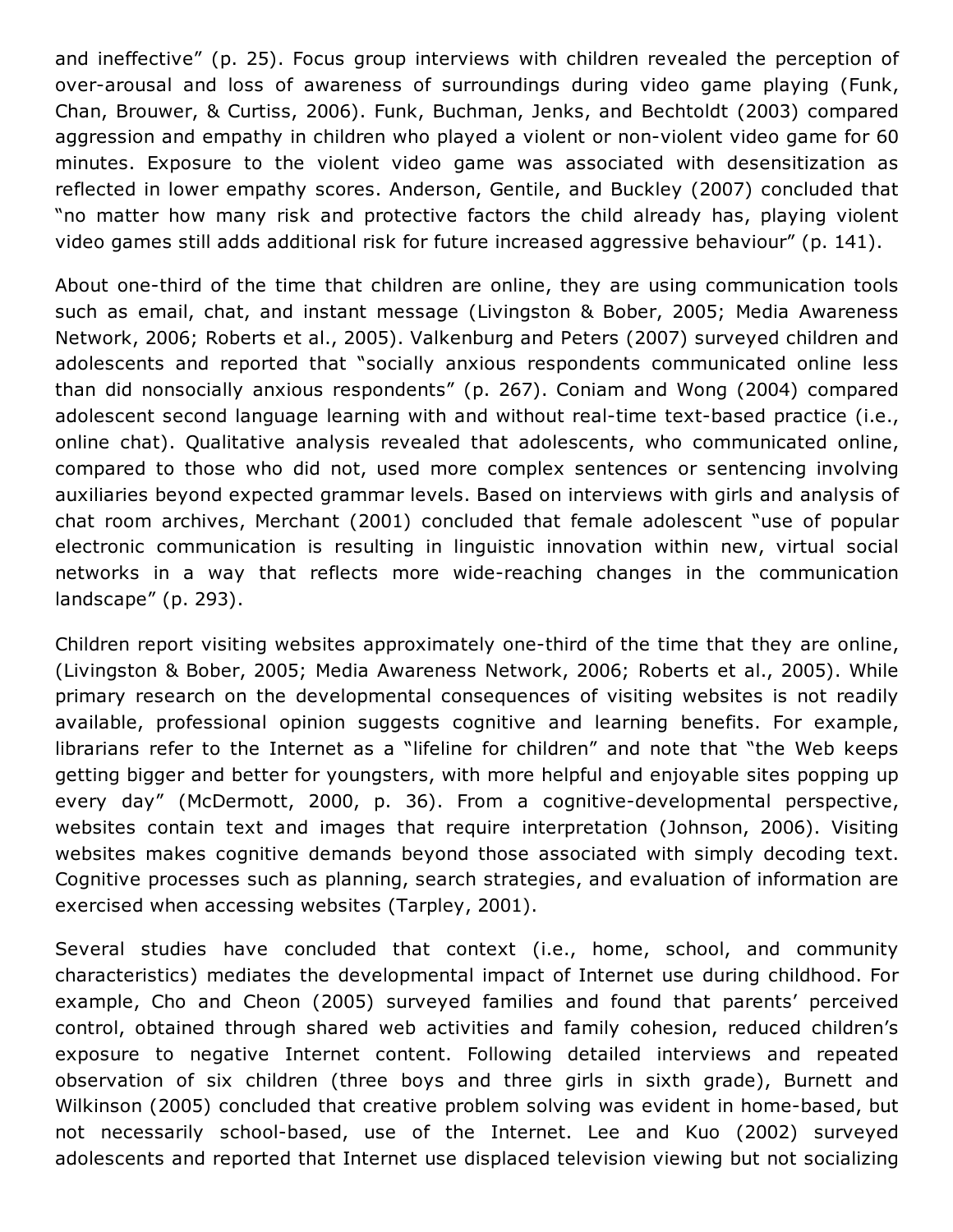with friends. The paths of influence between Internet use and child development appear complex and mediated by ecological forces; a theoretical framework is required.

## *Ecological Systems Theory and the Techno-Subsystem*

Ecological systems theory provides a comprehensive framework of environmental influences on development by situating the child within a system of relationships affected by multiple levels of the surrounding environment. Bronfenbrenner (1989) organized the contexts of child development into five nested environmental systems, with bi-directional influences within and between systems. The microsystem refers to immediate environments and includes, most notably during middle childhood, home and school interactions. The mesosystem is comprised of connections between immediate environments (e.g., parent-teacher interactions). The exosystem includes environmental settings that indirectly affect the developing child (e.g., the parent's workplace). The macrosystem reflects overarching social ideologies and cultural values (e.g., the rights of children). The chronosystem highlights the effect of time (e.g., life transitions) on all systems and all developmental processes. Bronfenbrenner (2005) recently refined theoretical focus to the bioecology, that is, the child's own biology is conceptualized as a dimension of the microsystem. Ecological systems theory provides "a unified but highly differentiated conceptual scheme for describing and interrelating structures and processes in both the immediate and more remote environment as it shapes the course of human development" (Bronfenbrenner, 1979, p. 11).

From an ecological perspective, "development is defined as the person's evolving conception of the ecological environment, and his [her] relation to it, as well as the person's growing capacity to discover, sustain, or alter its properties" (Bronfenbrenner, 1979, p. 9). Influenced by a socio-cultural orientation to child development, ecological systems theory presupposes that "through participation in activities that require cognitive and communicative functions, children are drawn into the use of these functions in ways that nurture and scaffold them" (Vygotsky, 1986, pp. 6-7). Because humans are characterized by increasingly complex creation/use of increasingly complex tools (Maynard, Subrahmanyam, & Greenfield, 2005), theoretical models of child development require conceptual attention to contemporary tools, particularly those used extensively by children (e.g., the Internet).

Ecological systems theory (Bronfenbrenner, 1979) emerged prior to the Internet revolution and the developmental impact of then available technology (e.g., television) was conceptually situated in the child's microsystem. Given the continuously increasing complexity and availability of childhood technology, we propose the ecological technosubsystem, a dimension of the microsystem. As illustrated in Figure 1, the technosubsystem includes child interaction with both living (e.g., peers) and nonliving (e.g., hardware) elements of communication, information, and recreation technologies in immediate or direct environments. From an ecological perspective, the techno-subsystem mediates bidirectional interaction between the child and the microsystem.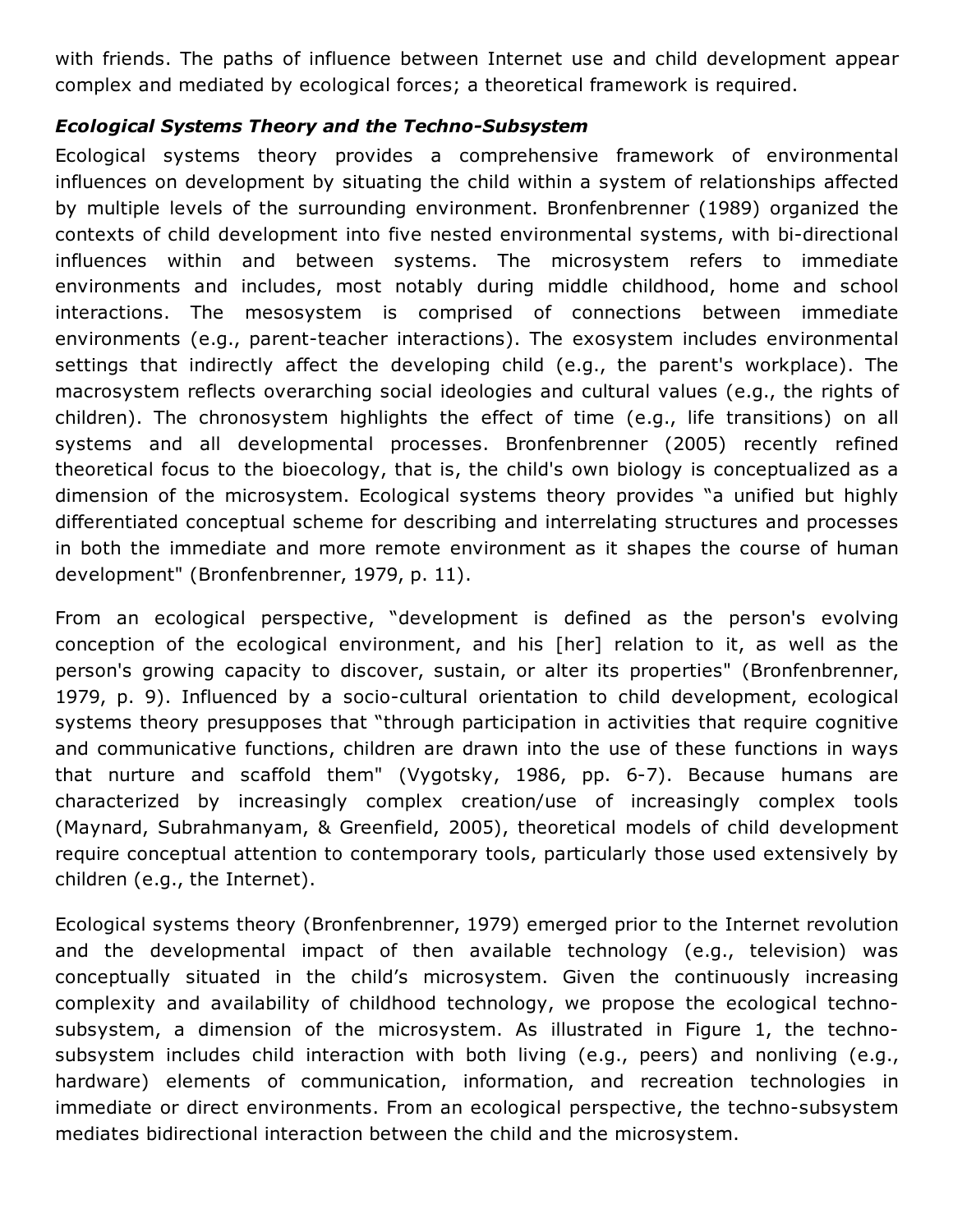

*Figure 1. The Ecological Techno-Subsystem* 

Ecological analysis of children's use of the Internet reflects conceptual recognition of reciprocal influences among and within systems. For example, in technologically-advanced nations such as Canada, aspects of the child's microsystem are affected by aspects of Internet use (e.g., online communication with peers). Parental use of the Internet at work, an element of the exosystem, may indirectly affect children's home Internet access. School Internet portals are mesosystemic, allowing parents online access to their children's homework assignments, attendance records, and grades. Macro-analysis establishes the cultural value of some uses of the Internet (e.g., as a tool for learning) and the social devaluation of other uses (e.g., as a tool for social deviance). Internet applications and social expectations of Internet competence change in relation to life transitions such as starting school (e.g., the chronosystem). In this regard, ecological systems theory provides a comprehensive conceptual framework by which to organize and understand the potential impact of the Internet of child development. Such a framework is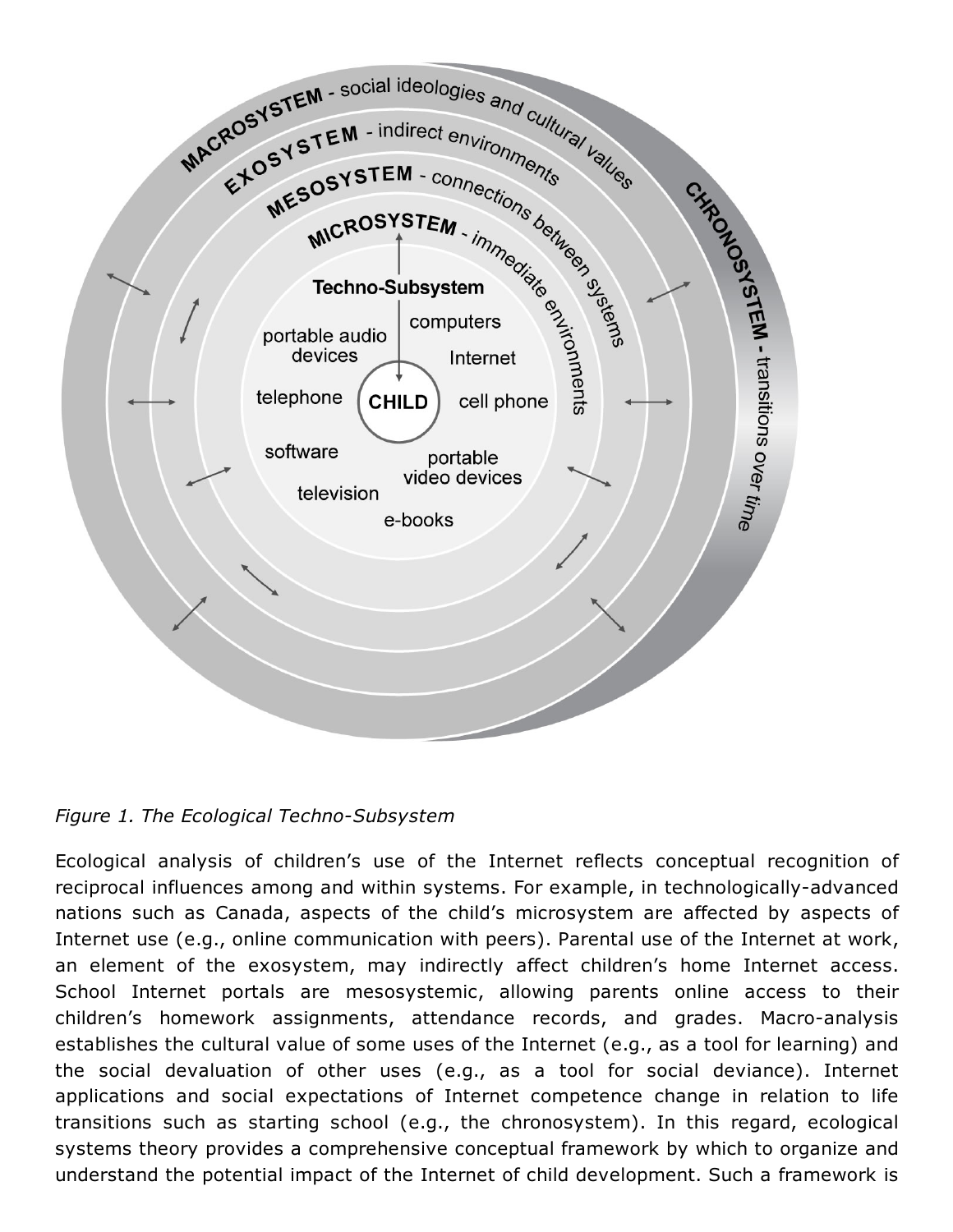prerequisite to exploration of the techno-subsystem, generally, and Internet use during childhood, specifically.

### *Ecological Research and the Techno-Subsystem*

Ecological research involves "the scientific study of the progressive, mutual accommodation between an active, growing human being and the changing properties of the immediate settings in which the developing person lives, as this process is affected by relations between these settings and by the larger contexts in which the settings are embedded (Bronfenbrenner, 1979, p. 21). Bronfenbrenner noted that research in child psychology attends "to the properties of the person and only the most rudimentary conception and characterization of the environment in which the person is found" (p. 16). Because such research seeks to impose controls in an effort to extrapolate probabilities, contextual complexity receives minimal consideration. In contrast, ecological analysis requires description and comparison of Internet use across immediate childhood environments (i.e., home, school, and community) and in relation to a variety of uses (i.e., information, communication, and recreation).

Recent research conclusions support the ecological assumption that childhood Internet use varies as a function of context. For example, Murphy and Beggs (2003) concluded that home-based computer use was child-directed, allowed time for exploration, resulted in incidental learning, celebrated expertise, and occurred in a context with consistent access to technology (e.g., home Internet availability). School-based computer use, in contrast, was teacher-directed, did not allow time for exploration, focused on purposeful learning, did not celebrate nor accept expertise, and occurred in a context with limited access to technology (e.g., classroom Internet availability). Kerawalla and Crook (2002) compared elementary school children's home and school computer use. At home, "parents took few steps to orchestrate the content or motive of children's computer activity and they rarely became directly involved in that activity themselves" (p. 751). At school, teachers controlled and directed children's use of the computer. Sandvig (2003) examined community-based library Internet access and noted that children actively avoided explicit educational content. While such research conclusions support theoretical assumptions, ecological analysis requires simultaneous consideration of all contexts of child development and Internet use (i.e., home, school, and community).

In addition to comprehensive consideration of context, ecological analysis requires consideration of the nature of children's online behaviour. Theoretically, differing patterns of Internet use differently impact development during childhood (Johnson, 2006). Jackson et al. (2007) reported relationships between the type of websites visited by children and academic achievement (e.g., accessing technology and corporate sites was associated with increased mathematics achievement). In a study by Johnson, Code, and Zaparyniuk (2007), parent response to the open-ended item what does your child do when he/she uses the Internet at home was thematically organized into four types of Internet behaviour: learn, play, browse, and communicate. Children who engaged in online learning demonstrated better expressive language, better metacognitive planning, and better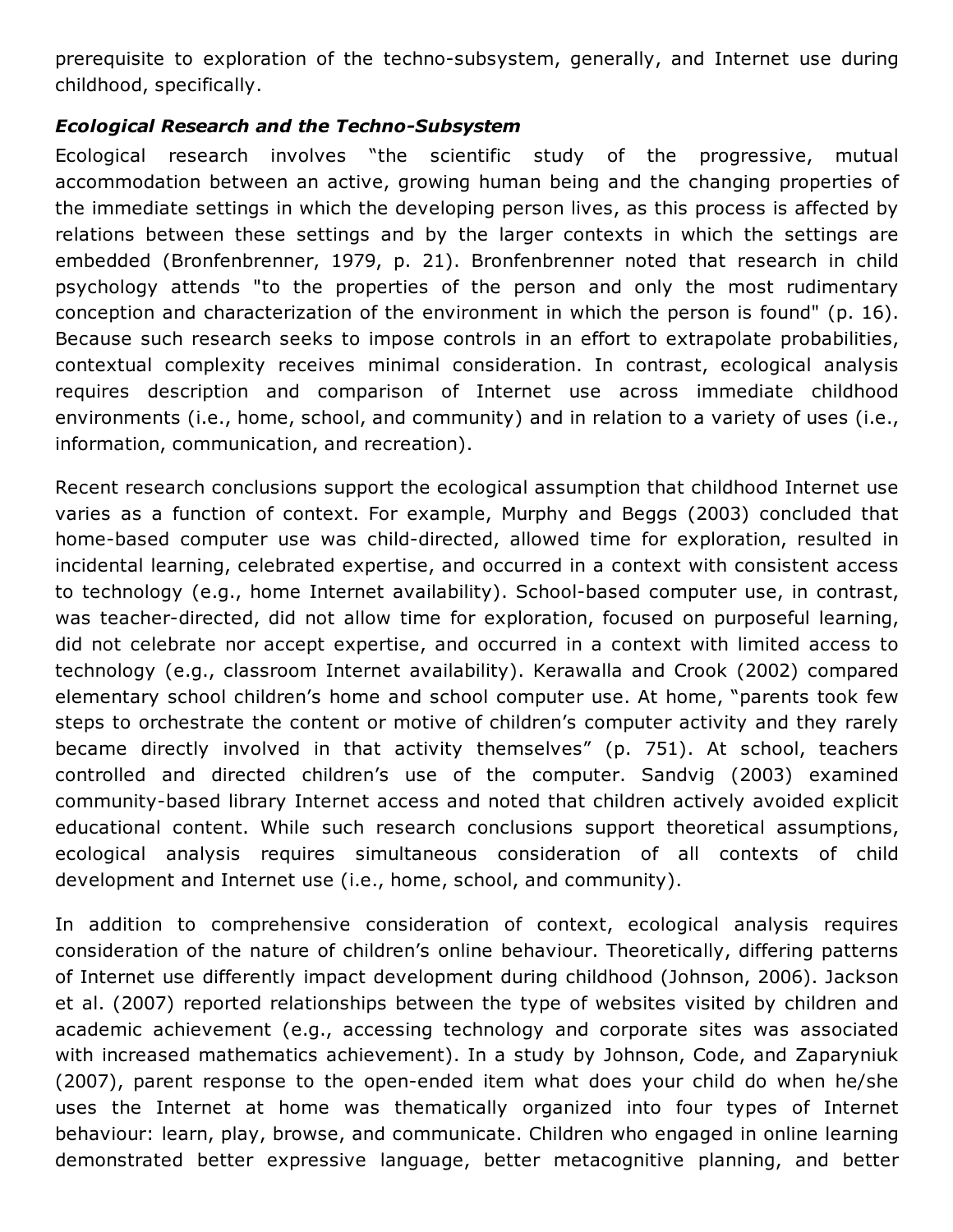auditory memory than children whose parents did not report online learning. Children who engaged in online communication demonstrated better expressive language and better metacognitive planning than children whose parents did not report online communication. Online playing and browsing were unrelated to any measure of cognitive development.

The ecological techno-subsystem, by emphasizing the role of technology in child development, encourages holistic exploration of the developmental consequences of Internet use during childhood. Perhaps more importantly, the ecological techno-subsystem provides a theoretical framework for examining the impact of future technological advances (inevitable and unimaginable) on the up-coming generation.

#### *References*

Abelman, R. (2007). Fighting the war on indecency: Mediating TV, Internet, and videogame usage among achieving and underachieving gifted children. Roeper Review, 29, 100-112.

Anderson, C. A., Gentile, D. A., & Buckley, K. E. (2007). Violent video game effects on children and adolescents. New York; Oxford University Press.

Bacigalupa, C. (2005). The use of video games by kindergarteners in a family child care setting. Early Childhood Education Journal, 33, 25-30.

Bronfenbrenner, U. (1979). The ecology of human development: Experiments by nature and design. Cambridge, MA: Harvard University Press.

Bronfenbrenner, U. (1989). Ecological systems theory. Annals of Child Development, 6, 187-24

Bronfenbrenner, U. (2005). Making human beings human: Bioecological perspectives of human development. Thousand Oaks, CA: Sage

Burnett, C., & Wilkinson, J. (2005). Holy Lemons! Learning from children's uses of the Internet in out-of-school contexts, Literacy, 39,158-165.

Canada Safety Council. (2007). Online Safety Rules for Kids. Ottawa, ON. Retrieved August 1, 2007, from http://www.safety-council.org/info/child/webrules.html

Cho, C. H., & Cheon, H. J., (2005) Children's exposure to negative Internet content: Effects of family context. Journal of Broadcasting and Electronic Media, 49, 488-509.

Coniam, D., & Wong, R. (2004). Internet relay chat as a tool in the autonomous development of ESL learners' English language ability: An exploratory study. Systems, 32, 321-335.

DeBell, M., & Chapman, C. (2006). Computer and Internet use by students in 2003. National Center for Educational Statistics. U.S. Department of Education, Washington, DC. Retrieved August 1, 2007, from <http://nces.ed.gov/pubs2006/2006065.pdf>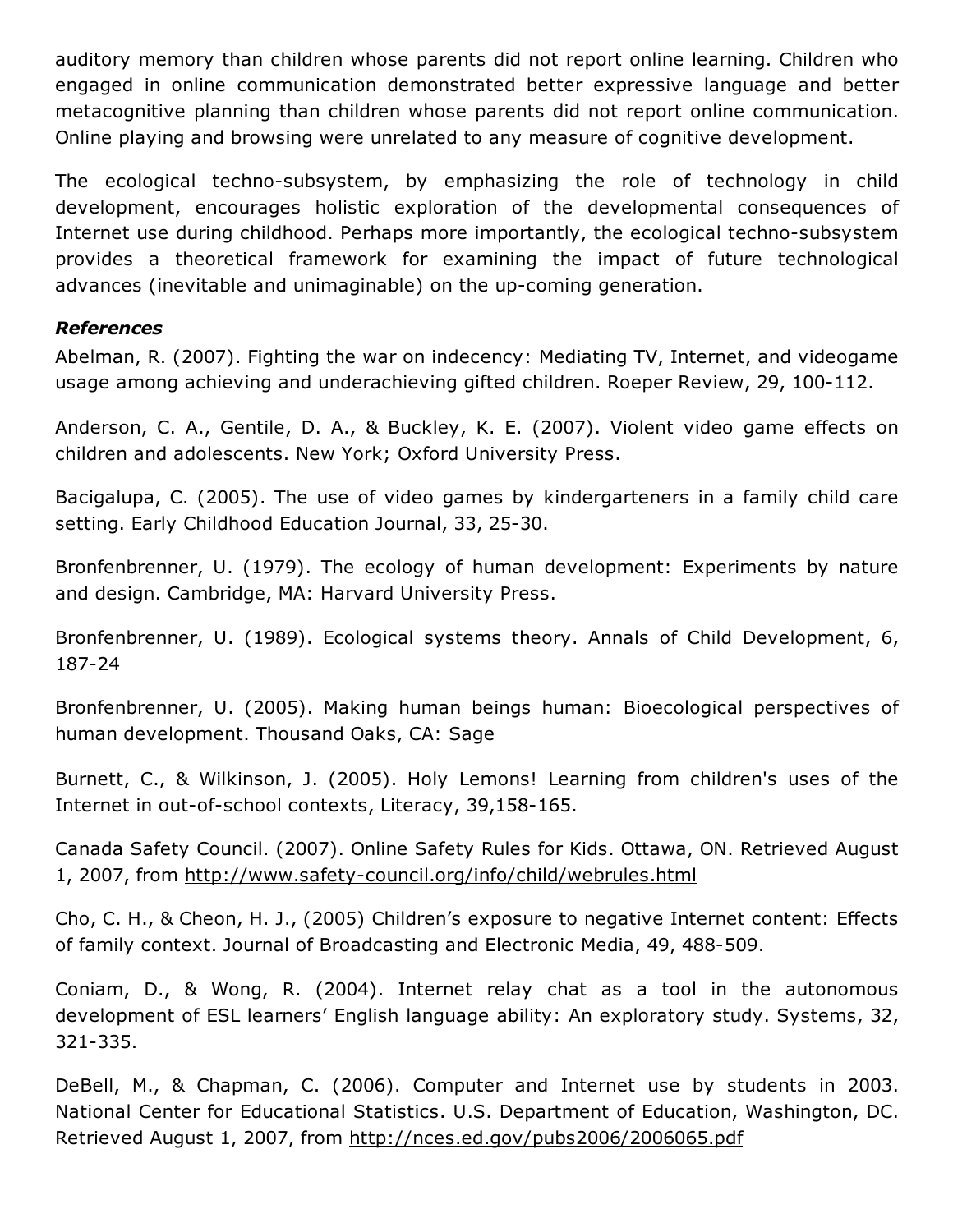Funk, J. B., Buchman, D. D., Jenks, J., & Bechtoldt, H. (2003). Playing violent video games, desensitization, and moral education in children. Journal of Applied Developmental Psychology, 24, 413-437.

Funk, J. B., Chan, M., Brouwer, J., & Curtiss, K. (2006). A biopsychosocial analysis of the video-game-playing experience of children and adults in the United States. Studies in Media and Information Literacy education, 6(3), Article Number 79. Retrieved July 26, 2007, fro[mhttp://www.utpjournals.com/simile/issue23/Funk1.html](http://www.utpjournals.com/simile/issue23/Funk1.html).

Greenfield, P., & Yan, Z. (2006). Children, adolescents, and the Internet: A new field of inquiry in developmental psychology. Developmental Psychology, 42, 391-394.

Jackson, L. A., Samona, R., Moomaw, J., Ramsay, L., Murray, C., Smith, A. Murry L. (2007). What children do on the Internet: Domains visited and their relationship to sociodemographic characteristics and academic performance. Cyber Psychology and Behavior, 10, 182-190.

Jackson, L. A., Von Eye, A., Biocca, F. A., Barbatsis, G., Zhao, Y., & Fitzgerald, H. E. (2006). Does home Internet use Influence the academic performance of low income children? Developmental Psychology, 42, 429-435.

Johnson, G. M. (2006). Internet use and cognitive development: A theoretical framework. E-Learning, 4, 565-573.

Johnson, G. M., Code, J., & Zaparyniuk, N. (2007). Online behavior and cognitive development. In C. Montgomerie & J. Seale (Eds.), Proceeding of the World Conference on Educational Multimedia, Hypermedia and Telecommunications 2007 (1), (pp. 3279-3288). Norfolk, VA: AACE.

Kerawalla, L., & Crook, C. (2002). Children's computer use at home and at school: Context and continuity. British Educational Research Journal, 28, 751-771.

Lee, W., & Kuo, E. C. (2002). Internet and displacement effect: Children's media use and activities in Singapore. Journal of Computer-Mediated Communication, 7(2). Retrieved July 26, 2007, from <http://jcmc.indiana.edu/vol7/issue2/singapore.html>

Livingston, S., & Bober, M. (2005). UK children go online: Emerging opportunities and dangers. London, UK: London School of Economics. Retrieved August 1, 2007, fromhttp://www.children-go-online.net

Maynard, A. E., Subrahmanyam, K., & Greenfield, P. M. (2005). Technology and the development of intelligence: From the loom to the computer. In R. J. Sternberg & D. D. Preiss (Eds.), Intelligence and technology: The impact of tools on the nature and development of human abilities (pp. 29-54). Mahwah, NJ; Lawrence Erlbaum.

McDermott, I. E. (2000). Youth stuck on web: The Internet for children. Searcher, 8, 36-40.